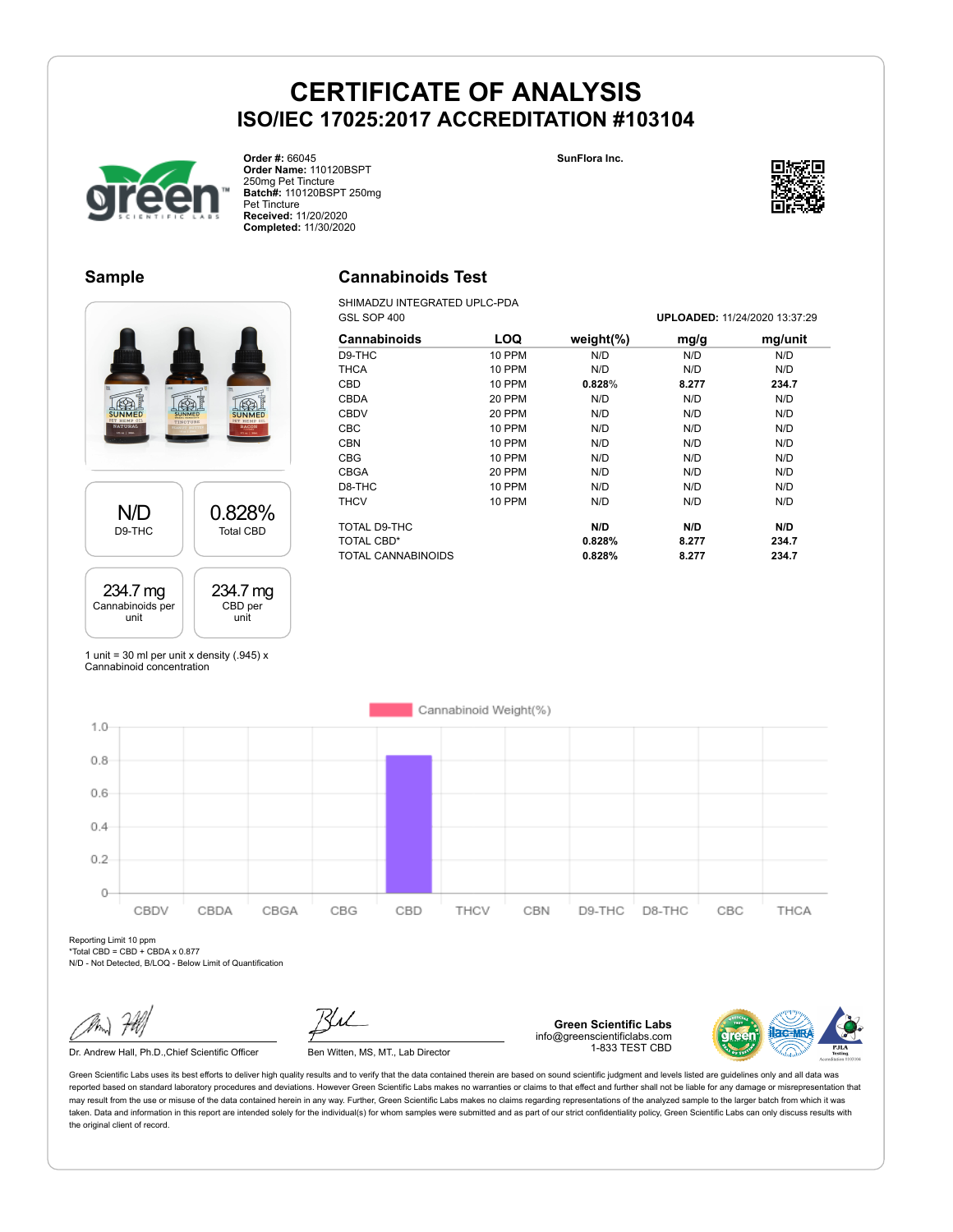

**Order #:** 66045 **Order Name:** 110120BSPT 250mg Pet Tincture **Batch#:** 110120BSPT 250mg Pet Tincture **Received:** 11/20/2020 **Completed:** 11/30/2020

# **SunFlora Inc.**



# **TERPENES: TOTAL (0.000%)**

Headspace GCMS - Shimadzu GCMS QP2020 with HS20

GSL SOP 404 **Prepared:** 11/20/2020 21:31:09 **Uploaded:** 11/23/2020 13:03:47

**Terpene Results (%) LOQ (%) LOD (%)**

#### **Terpenes Breakdown**

**Top Terpenes Results:**



#### **Tested for but not present:**

ALPHA-PINENE, CAMPHENE, BETA-MYRCENE, BETA-PINENE, 3-CARENE, ALPHA-TERPINENE, TRANS-BETA-OCIMENE, LIMONENE, P-CYMENE, CIS-BETA-OCIMENE, EUCALYPTOL, GAMMA.- TERPINENE, TERPINOLENE, LINALOOL, ISOPULEGOL, GERANIOL, CARYOPHYLLENE, HUMULENE, CIS-NEROLIDOL, TRANS-NEROLIDOL, GUAIOL, CARYOPHYLLENE OXIDE, ALPHA-BISABOLOL

Dr. Andrew Hall, Ph.D.,Chief Scientific Officer Ben Witten, MS, MT., Lab Director

**Green Scientific Labs** info@greenscientificlabs.com 1-833 TEST CBD

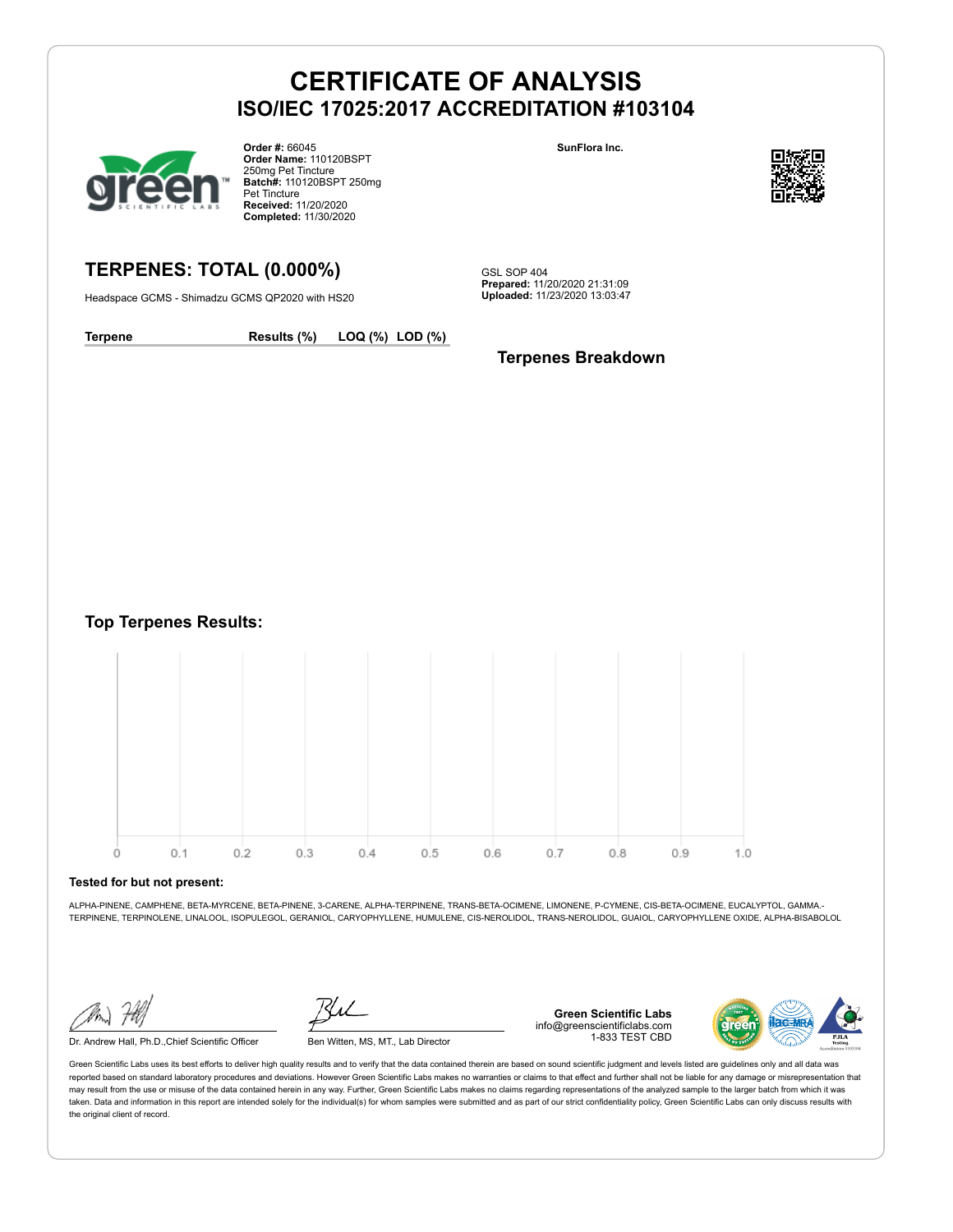



**Order #:** 66045 **Order Name:** 110120BSPT 250mg Pet Tincture **Batch#:** 110120BSPT 250mg Pet Tincture **Received:** 11/20/2020 **Completed:** 11/30/2020



**LOD**

# **PESTICIDE ANALYSIS:**

GSL SOP 401 **PREPARED:** 11/20/2020 20:08:55 **UPLOADED:** 11/23/2020 13:17:21

GCMS-MS - Shimadzu GCMS-TQ8040

| Pesticide           | <b>Action Level</b><br>(ppm) | <b>Results</b><br>(ppm) | LOQ<br>(ppm) | LOD<br>(ppm) |
|---------------------|------------------------------|-------------------------|--------------|--------------|
| CAPTAN              | 3.000                        | N/D                     | 0.003        | 0.001        |
| CHLORDANE           | 0.100                        | N/D                     | 0.003        | 0.001        |
| <b>CHLORFENAPYR</b> | 0.100                        | N/D                     | 0.003        | 0.001        |
| COUMAPHOS           | 0.100                        | N/D                     | 0.003        | 0.001        |

|                         | <b>Action Level Results LOQ LOD</b> |                   |       |       |
|-------------------------|-------------------------------------|-------------------|-------|-------|
| <b>Pesticide</b>        | (ppm)                               | (ppm) (ppm) (ppm) |       |       |
| <b>CYFLUTHRIN</b>       | 1.000                               | N/D               | 0.003 | 0.001 |
| <b>CYPERMETHRIN</b>     | 1.000                               | N/D               | 0.003 | 0.001 |
| PENTACHLORONITROBENZENE | 0.200                               | N/D               | 0.003 | 0.001 |

LCMS-MS - Shimadzu LCMS-8060

| (ppm)<br>(ppm)<br>(ppm)<br>(ppm)<br>0.300<br>N/D<br>0.005<br>0.001<br>0.001<br>3.000<br>0.001<br>N/D<br><b>ACEQUINOCYL</b><br>2.000<br>0.001<br>0.001<br>N/D<br>0.005<br><b>ACETAMIPRID</b><br>3.000<br>N/D<br>0.001<br><b>ALDICARB</b><br>0.100<br>N/D<br>0.005<br>0.001<br>3.000<br>N/D<br>0.001<br>0.001<br><b>BIFENAZATE</b><br>3.000<br>N/D<br>0.005<br>0.001<br><b>BIFENTHRIN</b><br>0.500<br>N/D<br>0.005<br>0.001<br><b>BOSCALID</b><br>3.000<br>N/D<br>0.005<br>0.001<br><b>CARBARYL</b><br>0.500<br>0.003<br>0.001<br>N/D<br><b>CARBOFURAN</b><br>0.100<br>0.001<br>N/D<br>0.001<br><b>CHLORANTRANILIPROLE</b><br>3.000<br>N/D<br>0.005<br>0.005<br>CHLORMEQUAT<br>N/D<br>3.000<br>0.025<br>0.025<br><b>CHLORIDE</b><br><b>CHLORPYRIFOS</b><br>N/D<br>0.100<br>0.001<br>0.001<br><b>CLOFENTEZINE</b><br>N/D<br>0.001<br>0.001<br>0.500<br><b>DAMINOZIDE</b><br>0.100<br>0.005<br>0.001<br>N/D<br><b>DIAZINON</b><br>0.001<br>0.001<br>0.200<br>N/D<br><b>DICHLORVOS</b><br>0.100<br>N/D<br>0.005<br>0.001<br><b>DIMETHOATE</b><br>0.100<br>N/D<br>0.001<br>0.001<br><b>DIMETHOMORPH</b><br>3.000<br>N/D<br>0.005<br>0.001<br><b>ETHOPROPHOS</b><br>0.100<br>N/D<br>0.001<br>0.001<br><b>ETOFENPROX</b><br>0.100<br>0.001<br>0.001<br>N/D<br><b>ETOXAZOLE</b><br>1.500<br>N/D<br>0.010<br>0.005<br><b>FENHEXAMID</b><br>3.000<br>N/D<br>0.005<br>0.001<br>0.005<br>0.001<br><b>FENOXYCARB</b><br>0.100<br>N/D<br><b>FENPYROXIMATE</b><br>2.000<br>N/D<br>0.001<br>0.001<br><b>FIPRONIL</b><br>0.100<br>N/D<br>0.003<br>0.001<br><b>FLONICAMID</b><br>2.000<br>N/D<br>0.025<br>0.010<br><b>FLUDIOXONIL</b><br>3.000<br>0.003<br>0.001<br>N/D<br><b>HEXYTHIAZOX</b><br>2.000<br>N/D<br>0.005<br>0.001 | <b>Pesticide</b>     | <b>Action Level</b> | <b>Results</b> | LOQ | LOD |
|--------------------------------------------------------------------------------------------------------------------------------------------------------------------------------------------------------------------------------------------------------------------------------------------------------------------------------------------------------------------------------------------------------------------------------------------------------------------------------------------------------------------------------------------------------------------------------------------------------------------------------------------------------------------------------------------------------------------------------------------------------------------------------------------------------------------------------------------------------------------------------------------------------------------------------------------------------------------------------------------------------------------------------------------------------------------------------------------------------------------------------------------------------------------------------------------------------------------------------------------------------------------------------------------------------------------------------------------------------------------------------------------------------------------------------------------------------------------------------------------------------------------------------------------------------------------------------------------------------------------------------------------------------------------------------------------------------------|----------------------|---------------------|----------------|-----|-----|
|                                                                                                                                                                                                                                                                                                                                                                                                                                                                                                                                                                                                                                                                                                                                                                                                                                                                                                                                                                                                                                                                                                                                                                                                                                                                                                                                                                                                                                                                                                                                                                                                                                                                                                              |                      |                     |                |     |     |
|                                                                                                                                                                                                                                                                                                                                                                                                                                                                                                                                                                                                                                                                                                                                                                                                                                                                                                                                                                                                                                                                                                                                                                                                                                                                                                                                                                                                                                                                                                                                                                                                                                                                                                              | <b>ABAMECTIN B1A</b> |                     |                |     |     |
|                                                                                                                                                                                                                                                                                                                                                                                                                                                                                                                                                                                                                                                                                                                                                                                                                                                                                                                                                                                                                                                                                                                                                                                                                                                                                                                                                                                                                                                                                                                                                                                                                                                                                                              | <b>ACEPHATE</b>      |                     |                |     |     |
|                                                                                                                                                                                                                                                                                                                                                                                                                                                                                                                                                                                                                                                                                                                                                                                                                                                                                                                                                                                                                                                                                                                                                                                                                                                                                                                                                                                                                                                                                                                                                                                                                                                                                                              |                      |                     |                |     |     |
|                                                                                                                                                                                                                                                                                                                                                                                                                                                                                                                                                                                                                                                                                                                                                                                                                                                                                                                                                                                                                                                                                                                                                                                                                                                                                                                                                                                                                                                                                                                                                                                                                                                                                                              |                      |                     |                |     |     |
|                                                                                                                                                                                                                                                                                                                                                                                                                                                                                                                                                                                                                                                                                                                                                                                                                                                                                                                                                                                                                                                                                                                                                                                                                                                                                                                                                                                                                                                                                                                                                                                                                                                                                                              |                      |                     |                |     |     |
|                                                                                                                                                                                                                                                                                                                                                                                                                                                                                                                                                                                                                                                                                                                                                                                                                                                                                                                                                                                                                                                                                                                                                                                                                                                                                                                                                                                                                                                                                                                                                                                                                                                                                                              | <b>AZOXYSTROBIN</b>  |                     |                |     |     |
|                                                                                                                                                                                                                                                                                                                                                                                                                                                                                                                                                                                                                                                                                                                                                                                                                                                                                                                                                                                                                                                                                                                                                                                                                                                                                                                                                                                                                                                                                                                                                                                                                                                                                                              |                      |                     |                |     |     |
|                                                                                                                                                                                                                                                                                                                                                                                                                                                                                                                                                                                                                                                                                                                                                                                                                                                                                                                                                                                                                                                                                                                                                                                                                                                                                                                                                                                                                                                                                                                                                                                                                                                                                                              |                      |                     |                |     |     |
|                                                                                                                                                                                                                                                                                                                                                                                                                                                                                                                                                                                                                                                                                                                                                                                                                                                                                                                                                                                                                                                                                                                                                                                                                                                                                                                                                                                                                                                                                                                                                                                                                                                                                                              |                      |                     |                |     |     |
|                                                                                                                                                                                                                                                                                                                                                                                                                                                                                                                                                                                                                                                                                                                                                                                                                                                                                                                                                                                                                                                                                                                                                                                                                                                                                                                                                                                                                                                                                                                                                                                                                                                                                                              |                      |                     |                |     |     |
|                                                                                                                                                                                                                                                                                                                                                                                                                                                                                                                                                                                                                                                                                                                                                                                                                                                                                                                                                                                                                                                                                                                                                                                                                                                                                                                                                                                                                                                                                                                                                                                                                                                                                                              |                      |                     |                |     |     |
|                                                                                                                                                                                                                                                                                                                                                                                                                                                                                                                                                                                                                                                                                                                                                                                                                                                                                                                                                                                                                                                                                                                                                                                                                                                                                                                                                                                                                                                                                                                                                                                                                                                                                                              |                      |                     |                |     |     |
|                                                                                                                                                                                                                                                                                                                                                                                                                                                                                                                                                                                                                                                                                                                                                                                                                                                                                                                                                                                                                                                                                                                                                                                                                                                                                                                                                                                                                                                                                                                                                                                                                                                                                                              |                      |                     |                |     |     |
|                                                                                                                                                                                                                                                                                                                                                                                                                                                                                                                                                                                                                                                                                                                                                                                                                                                                                                                                                                                                                                                                                                                                                                                                                                                                                                                                                                                                                                                                                                                                                                                                                                                                                                              |                      |                     |                |     |     |
|                                                                                                                                                                                                                                                                                                                                                                                                                                                                                                                                                                                                                                                                                                                                                                                                                                                                                                                                                                                                                                                                                                                                                                                                                                                                                                                                                                                                                                                                                                                                                                                                                                                                                                              |                      |                     |                |     |     |
|                                                                                                                                                                                                                                                                                                                                                                                                                                                                                                                                                                                                                                                                                                                                                                                                                                                                                                                                                                                                                                                                                                                                                                                                                                                                                                                                                                                                                                                                                                                                                                                                                                                                                                              |                      |                     |                |     |     |
|                                                                                                                                                                                                                                                                                                                                                                                                                                                                                                                                                                                                                                                                                                                                                                                                                                                                                                                                                                                                                                                                                                                                                                                                                                                                                                                                                                                                                                                                                                                                                                                                                                                                                                              |                      |                     |                |     |     |
|                                                                                                                                                                                                                                                                                                                                                                                                                                                                                                                                                                                                                                                                                                                                                                                                                                                                                                                                                                                                                                                                                                                                                                                                                                                                                                                                                                                                                                                                                                                                                                                                                                                                                                              |                      |                     |                |     |     |
|                                                                                                                                                                                                                                                                                                                                                                                                                                                                                                                                                                                                                                                                                                                                                                                                                                                                                                                                                                                                                                                                                                                                                                                                                                                                                                                                                                                                                                                                                                                                                                                                                                                                                                              |                      |                     |                |     |     |
|                                                                                                                                                                                                                                                                                                                                                                                                                                                                                                                                                                                                                                                                                                                                                                                                                                                                                                                                                                                                                                                                                                                                                                                                                                                                                                                                                                                                                                                                                                                                                                                                                                                                                                              |                      |                     |                |     |     |
|                                                                                                                                                                                                                                                                                                                                                                                                                                                                                                                                                                                                                                                                                                                                                                                                                                                                                                                                                                                                                                                                                                                                                                                                                                                                                                                                                                                                                                                                                                                                                                                                                                                                                                              |                      |                     |                |     |     |
|                                                                                                                                                                                                                                                                                                                                                                                                                                                                                                                                                                                                                                                                                                                                                                                                                                                                                                                                                                                                                                                                                                                                                                                                                                                                                                                                                                                                                                                                                                                                                                                                                                                                                                              |                      |                     |                |     |     |
|                                                                                                                                                                                                                                                                                                                                                                                                                                                                                                                                                                                                                                                                                                                                                                                                                                                                                                                                                                                                                                                                                                                                                                                                                                                                                                                                                                                                                                                                                                                                                                                                                                                                                                              |                      |                     |                |     |     |
|                                                                                                                                                                                                                                                                                                                                                                                                                                                                                                                                                                                                                                                                                                                                                                                                                                                                                                                                                                                                                                                                                                                                                                                                                                                                                                                                                                                                                                                                                                                                                                                                                                                                                                              |                      |                     |                |     |     |
|                                                                                                                                                                                                                                                                                                                                                                                                                                                                                                                                                                                                                                                                                                                                                                                                                                                                                                                                                                                                                                                                                                                                                                                                                                                                                                                                                                                                                                                                                                                                                                                                                                                                                                              |                      |                     |                |     |     |
|                                                                                                                                                                                                                                                                                                                                                                                                                                                                                                                                                                                                                                                                                                                                                                                                                                                                                                                                                                                                                                                                                                                                                                                                                                                                                                                                                                                                                                                                                                                                                                                                                                                                                                              |                      |                     |                |     |     |
|                                                                                                                                                                                                                                                                                                                                                                                                                                                                                                                                                                                                                                                                                                                                                                                                                                                                                                                                                                                                                                                                                                                                                                                                                                                                                                                                                                                                                                                                                                                                                                                                                                                                                                              |                      |                     |                |     |     |
|                                                                                                                                                                                                                                                                                                                                                                                                                                                                                                                                                                                                                                                                                                                                                                                                                                                                                                                                                                                                                                                                                                                                                                                                                                                                                                                                                                                                                                                                                                                                                                                                                                                                                                              |                      |                     |                |     |     |
|                                                                                                                                                                                                                                                                                                                                                                                                                                                                                                                                                                                                                                                                                                                                                                                                                                                                                                                                                                                                                                                                                                                                                                                                                                                                                                                                                                                                                                                                                                                                                                                                                                                                                                              |                      |                     |                |     |     |
|                                                                                                                                                                                                                                                                                                                                                                                                                                                                                                                                                                                                                                                                                                                                                                                                                                                                                                                                                                                                                                                                                                                                                                                                                                                                                                                                                                                                                                                                                                                                                                                                                                                                                                              |                      |                     |                |     |     |
|                                                                                                                                                                                                                                                                                                                                                                                                                                                                                                                                                                                                                                                                                                                                                                                                                                                                                                                                                                                                                                                                                                                                                                                                                                                                                                                                                                                                                                                                                                                                                                                                                                                                                                              |                      |                     |                |     |     |

| <b>Pesticide</b>       | <b>Action Level</b> | <b>Results</b> | LOQ   | LOD   |
|------------------------|---------------------|----------------|-------|-------|
|                        | (ppm)               | (ppm)          | (ppm) | (ppm) |
| <b>IMAZALIL</b>        | 0.100               | N/D            | 0.005 | 0.001 |
| <b>IMIDACLOPRID</b>    | 3.000               | N/D            | 0.005 | 0.001 |
| <b>KRESOXIM-METHYL</b> | 1.000               | N/D            | 0.010 | 0.005 |
| <b>MALATHION</b>       | 2.000               | N/D            | 0.005 | 0.001 |
| <b>METALAXYL</b>       | 3.000               | N/D            | 0.001 | 0.001 |
| <b>METHIOCARB</b>      | 0.100               | N/D            | 0.005 | 0.001 |
| <b>METHOMYL</b>        | 0.100               | N/D            | 0.001 | 0.001 |
| <b>MEVINPHOS</b>       | 0.100               | N/D            | 0.001 | 0.001 |
| <b>MYCLOBUTANIL</b>    | 3.000               | N/D            | 0.005 | 0.001 |
| <b>NALED</b>           | 0.500               | N/D            | 0.005 | 0.001 |
| OXAMYL                 | 0.500               | N/D            | 0.001 | 0.001 |
| PACLOBUTRAZOL          | 0.100               | N/D            | 0.005 | 0.001 |
| <b>PERMETHRINS</b>     | 1.000               | N/D            | 0.005 | 0.001 |
| <b>PHOSMET</b>         | 0.200               | N/D            | 0.005 | 0.001 |
| <b>PIPERONYL</b>       |                     | N/D            | 0.001 | 0.001 |
| <b>BUTOXIDE</b>        | 3.000               |                |       |       |
| <b>PRALLETHRIN</b>     | 0.400               | N/D            | 0.005 | 0.005 |
| <b>PROPICONAZOLE</b>   | 1.000               | N/D            | 0.010 | 0.005 |
| <b>PROPOXUR</b>        | 0.100               | N/D            | 0.001 | 0.001 |
| <b>PYRETHRINS</b>      | 1.000               | N/D            | 0.005 | 0.005 |
| (PYRETHRIN I)          |                     |                |       |       |
| <b>PYRIDABEN</b>       | 3.000               | N/D            | 0.005 | 0.001 |
| <b>SPINETORAM</b>      | 3.000               | N/D            | 0.001 | 0.001 |
| SPINOSAD               | 3.000               | N/D            | 0.001 | 0.001 |
| <b>SPIROMESIFEN</b>    | 3.000               | N/D            | 0.005 | 0.001 |
| <b>SPIROTETRAMAT</b>   | 3.000               | N/D            | 0.001 | 0.001 |
| SPIROXAMINE            | 0.100               | N/D            | 0.001 | 0.001 |
| <b>TEBUCONAZOLE</b>    | 1.000               | N/D            | 0.005 | 0.001 |
| <b>THIACLOPRID</b>     | 0.100               | N/D            | 0.001 | 0.001 |
| <b>THIAMETHOXAM</b>    | 1.000               | N/D            | 0.001 | 0.001 |
| <b>TRIFLOXYSTROBIN</b> | 3.000               | N/D            | 0.001 | 0.001 |

N/D = Not Detected, A/LOQ = Above LOQ Level, B/LOQ = Below LOQ Level, B/LOD = Below LOD Level

Dr. Andrew Hall, Ph.D., Chief Scientific Officer Ben Witten, MS, MT., Lab Director

**Green Scientific Labs** info@greenscientificlabs.com 1-833 TEST CBD

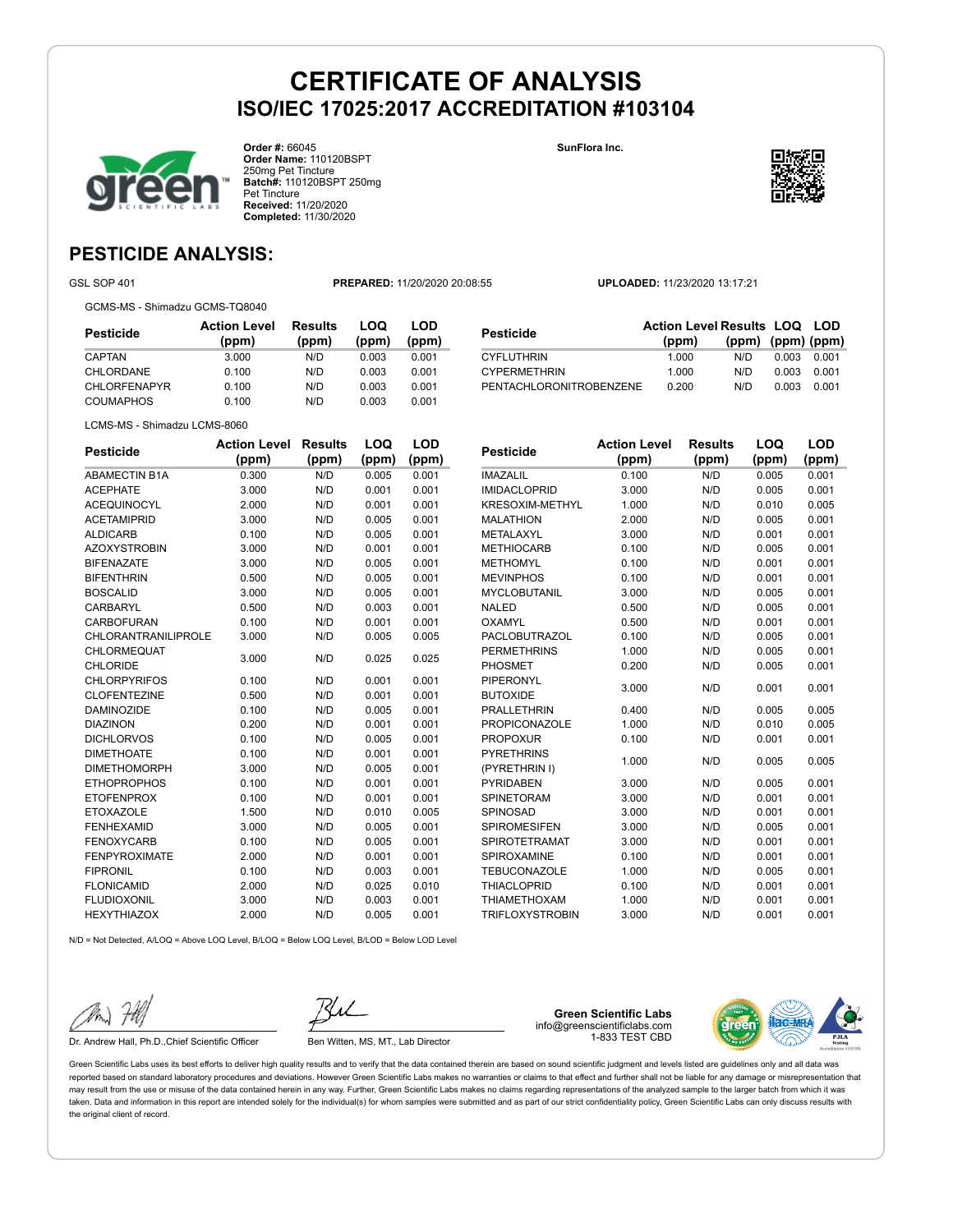

**Order #:** 66045 **Order Name:** 110120BSPT 250mg Pet Tincture **Batch#:** 110120BSPT 250mg Pet Tincture **Received:** 11/20/2020 **Completed:** 11/30/2020

**SunFlora Inc.**



# **RESIDUAL SOLVENTS:**

Headspace GCMS - Shimadzu GCMS QP2020 with HS20

GSL SOP 405 **Prepared:** 11/20/2020 21:43:57 **Uploaded:** 11/23/2020 13:09:34

| <b>Residual Solvent</b>  | <b>Action Level (ppm)</b> | Results (ppm) | LOQ (ppm) | LOD (ppm)   |
|--------------------------|---------------------------|---------------|-----------|-------------|
| 1,1-DICHLOROETHENE       | 8                         | N/D           | 0.63      | 0.63        |
| 1,2- DICHLOROETHANE      | $\overline{2}$            | N/D           | 0.12      | 0.02        |
| <b>ACETONE</b>           | 5,000                     | N/D           | 140       | 20          |
| <b>ACETONITRILE</b>      | 410                       | N/D           | 25        | 1           |
| <b>BENZENE</b>           |                           | N/D           |           | 0.5         |
| <b>BUTANE</b>            | 5,000                     | N/D           | 50        | 10          |
| <b>CHLOROFORM</b>        |                           | N/D           |           | 0.5         |
| CIS 1,2-DICHLOROETHENE   | 5                         | N/D           | 0.73      | 0.18        |
| <b>ETHANOL</b>           | 5,000                     | N/D           | 140       | 20          |
| ETHYL ACETATE            | 5,000                     | N/D           | 140       | 20          |
| ETHYL ETHER              | 5,000                     | N/D           | 140       | 20          |
| ETHYLENE OXIDE           |                           | N/D           | $\Omega$  | $\mathbf 0$ |
| <b>ISOPROPYL ALCOHOL</b> | 5,000                     | N/D           | 140       | 20          |
| <b>METHANOL</b>          | 3,000                     | N/D           | 100       | 20          |
| METHYLENE CHLORIDE       | 125                       | N/D           | 0.15      | 0.15        |
| N-HEPTANE                | 5,000                     | N/D           | 140       | 20          |
| N-HEXANE                 | 290                       | N/D           | 18        | 10          |
| <b>PENTANE</b>           | 5,000                     | N/D           | 140       | 20          |
| <b>PROPANE</b>           | 5,000                     | N/D           | 20        |             |
| <b>TOLUENE</b>           | 890                       | N/D           | 53        |             |
| TRANS 1,2-DICHLOROETHENE | 5                         | N/D           | 0.73      | 0.18        |
| <b>TRICHLOROETHENE</b>   |                           | N/D           |           | 0.5         |
| <b>XYLENES</b>           | 150                       | N/D           | 130       | 20          |

Dr. Andrew Hall, Ph.D., Chief Scientific Officer Ben Witten, MS, MT., Lab Director

**Green Scientific Labs** info@greenscientificlabs.com 1-833 TEST CBD

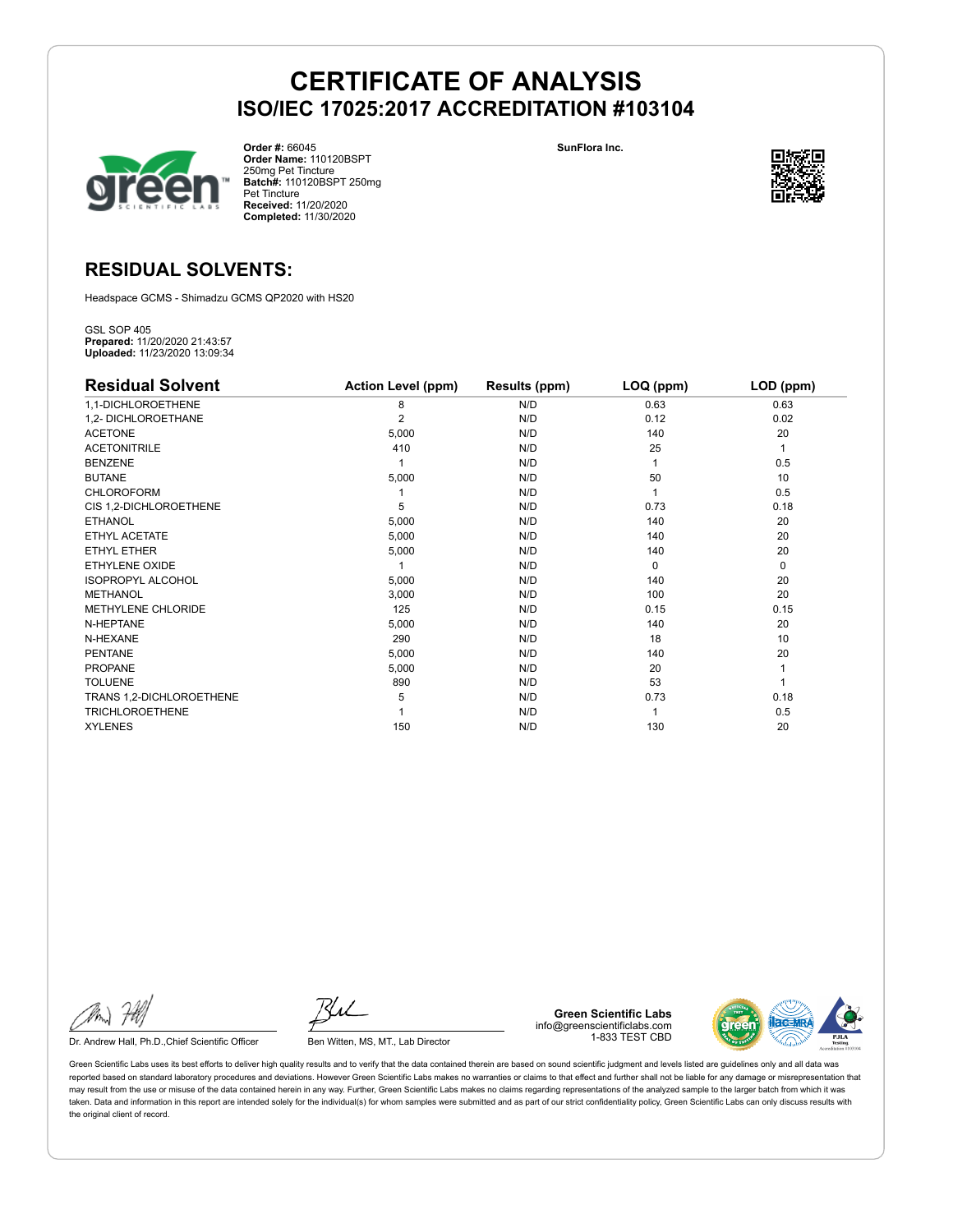

**Order #:** 66045 **Order Name:** 110120BSPT 250mg Pet Tincture **Batch#:** 110120BSPT 250mg Pet Tincture **Received:** 11/20/2020 **Completed:** 11/30/2020

**SunFlora Inc.**

**Microbial Analysis** GSL SOP 406 **Uploaded:** 11/23/2020 19:23:49



### **Microbial Analysis:**

fa PCR - Agilent AriaMX

# **MICROBIAL ANALYSIS:**

PCR - Agilent AriaMX

| <b>Test</b>          | <b>SOP</b> | <b>Test Method</b> | Device Used       | <b>LOD</b>                   | <b>Allowable</b><br>Criteria  | <b>Actual Result Pass/Fail</b> |             |
|----------------------|------------|--------------------|-------------------|------------------------------|-------------------------------|--------------------------------|-------------|
| TOTAL YEAST AND MOLD | 406.01     | USP 61/62+         | <b>ARIAMX PCR</b> | CFU/G BY<br>SAMPLE<br>TYPE** | 1.000 CFU/G                   | NOT DETECTED                   | <b>PASS</b> |
| STEC E. COLI*        | 406.01     | USP 61/62+         | <b>ARIAMX PCR</b> | 1 CFU/G**                    | DETECT/NOT<br><b>DETECTED</b> | NOT DETECTED                   | <b>PASS</b> |
| PATHOGENIC E. COLI   | 406.01     | USP 61/62+         | <b>ARIAMX PCR</b> | 1 CFU/G**                    | DETECT/NOT<br><b>DETECTED</b> | NOT DETECTED                   | <b>PASS</b> |
| SALMONELLA*          | 406.01     | USP 61/62+         | <b>ARIAMX PCR</b> | 1 CFU/G**                    | DETECT/NOT<br><b>DETECTED</b> | NOT DETECTED                   | <b>PASS</b> |

† USP 61 (enumeration of bacteria TAC, TYM, and ENT/Coliform), USP 62 (identifying specific species E.coli Aspergillus etc) \* STEC and Salmonella run as Multiplex

\*\* CFU/g Calculation based on MIP/Extract matrix \*\*\* Flavus = 2 Copies of DNA / Fumigatis = 2 Copies of DNA Niger = 20 Copies of DNA / Terrus = 10 copies of DNA

Dr. Andrew Hall, Ph.D., Chief Scientific Officer Ben Witten, MS, MT., Lab Director

**Green Scientific Labs** info@greenscientificlabs.com 1-833 TEST CBD